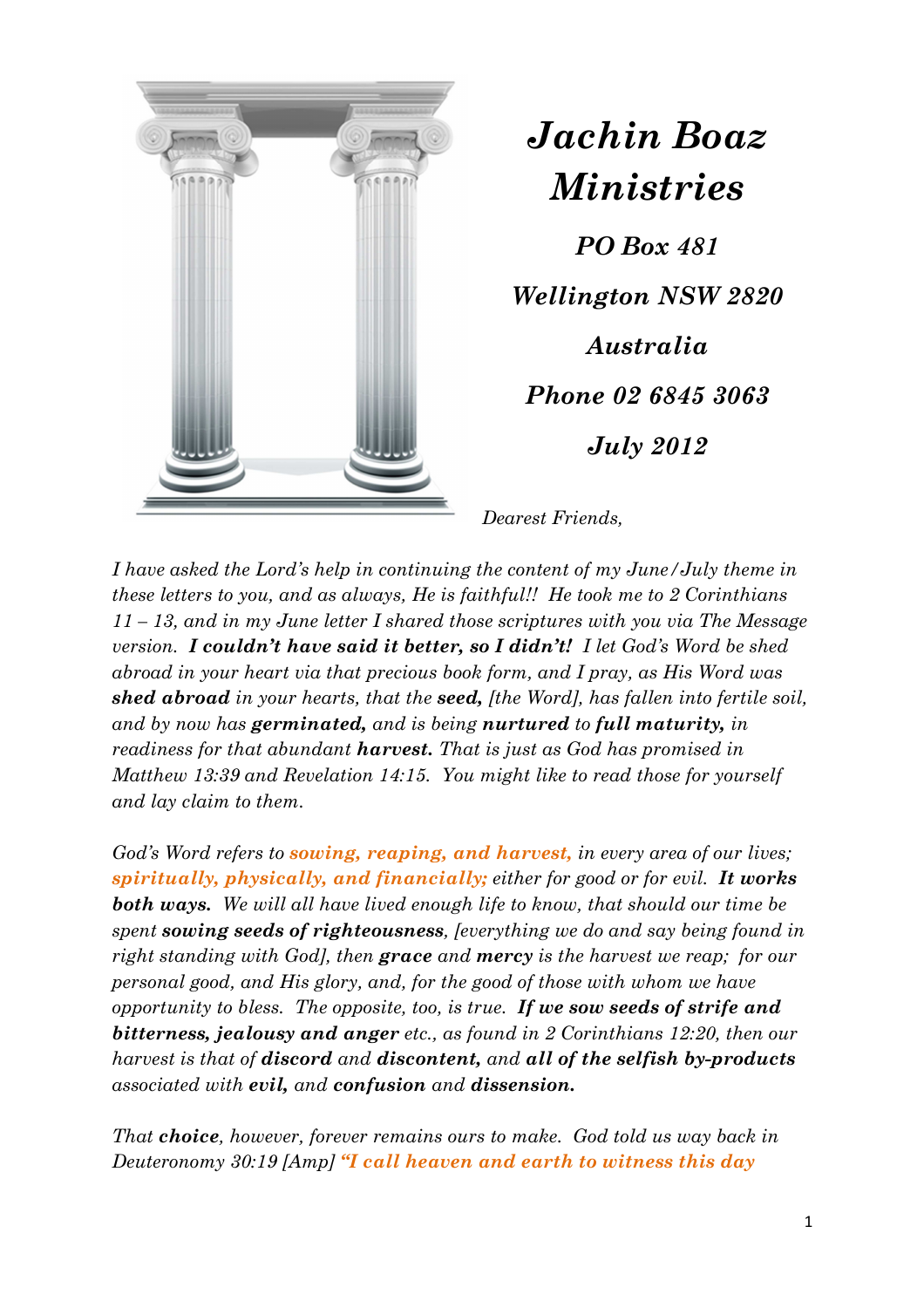*against you that I have set before you life and death, the blessings and the curses; therefore choose life, that you and your descendants may live". The reason we must choose is because [excuse my grammar;, God didn't make no puppets!!! He isn't into pulling our strings. I know we humans have tried to perfect that dirty, stinking, controlling, manipulative behaviour, as we practise it every day, on those we are close enough to, to try and control; but God never uses such tactics. Amen!! It's not part of His nature. That's why we are told in Ephesians 4:24 [Amp] "…to put on the new nature [the regenerate self] created in God's image, [Godlike] in true righteousness and holiness".*

*If we do this: - put some verbs in our sentences, and see some evidence in our actions and behaviour, then, that seed sown, will reproduce over and over, and become stronger and stronger, as we reach for that wholeness of spiritual maturity. Refer back to 2 Corinthians 13:5-10 and re-read it, and apply that advice to your own personal life. It's like a personal faith testing kit!*

- *1. Test yourself to be sure your faith is sound.*
- *2. Test yourself regularly/daily.*
- *3. You need firsthand evidence (not hearsay) that Christ is in you!*
- *4. Test yourself again. If you fail, do something about it. [Failure isn't an option; it leads to eternal separation].*

*I tell you this because, living in the flesh, in the here and now, we are apt to become complacent and procrastinate, over making some of the choices we know we need to make, to fulfil our destiny and reach our destination. However, "The authority the Master gave me is for putting people together, not taking them apart," [v10b, The Message], hence my letters of encouragement to you each month. The devil remains constantly on the roam seeking to kill, steal, and destroy, any seed that hasn't germinated in fertile hearts. He [the devil] hasn't gone on vacation. And if you aren't very vigilant with your personal faith testing kit, using it every day to check your level of evidence, [the good and blessed results that should be evident for all to see in your everyday life,] then you live a very frustrating existence, of never enjoying the victorious life of blessing, that Christ died to make available to you.* 

*His death matters!! It was for YOU He died!! Your life matters!! It is for Him YOU live!! (…or should be…)* 

*If everything you do and say passes that faith test; that Christ [the hope of glory] permeates your being; you never need be concerned about failure. Christ has paid in full the price of your failures, past, present and future. Your only*